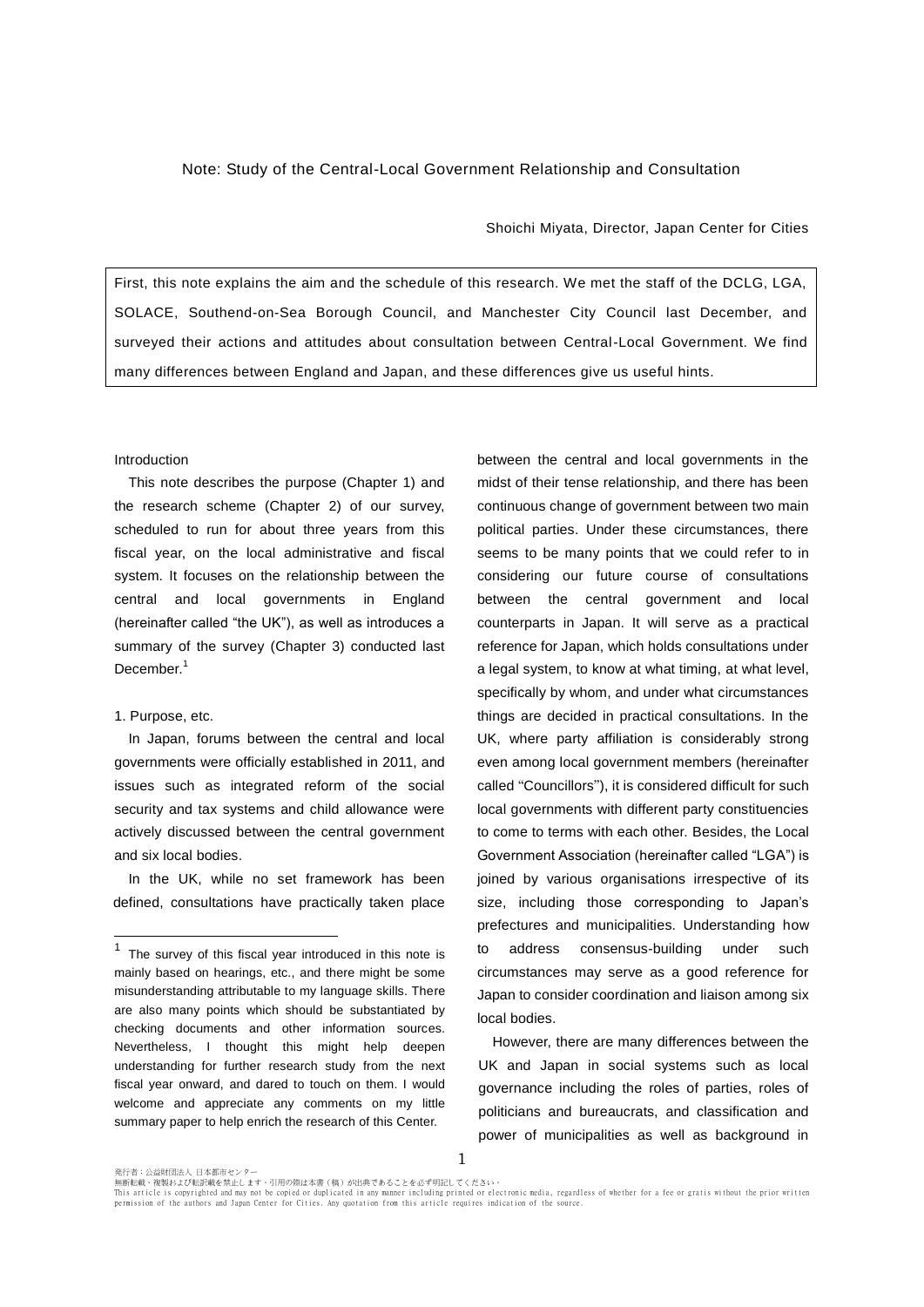policymaking such as people's views, so neglecting such aspects and superficially addressing the appropriateness and relative advantages of consultations between the central and local governments may lead to misconception. Putting aside authority, procedures, etc., which can be known through documents, enough research has not necessarily been carried out in the actual state of affairs. It is therefore necessary to pay attention to the social system and people's views, and with this in mind, we undertook research on the local governance system in the UK centering on the relationship between the central and local governments.<sup>2</sup>

- 2. Research scheme
- (1) Research items

 $\overline{a}$ 

a. Relationship between the central and local governments

The research focuses on the consultations between the central and local governments. Since it is considered necessary as a premise to clarify how the social system is different from Japan, we also study the roles of the Department for Communities and Local Government (hereinafter called "DCLG") and its relationship with localities, the roles of the LGA, and its relationship with the central or local government, etc. In doing so, we will also look at the effects by parties (the difference in parties).

b. System and operations of local governments in the UK

The system reforms since the 1990s have brought about the coexistence of a single-tier system and a

two-tier system as a result of the integration of Counties and Districts, as well as changes and diversities in the leadership system and the roles of Parliament including mayors of direct public elections. For future reference, we will survey, in addition to the purpose of the reforms under the "Unitary authority system" and "Mayor and cabinet system," adopted and non-adopted local governments as well as how they are evaluated by the public.

Next, we must grasp the situation of staff of local government in the UK. There is no local civil servant system in the UK (hereinafter in this paper, "Civil Servant" refers to the government officials, so-called Whitehall), and they are under the same legal system as private company employees. While 53% of them are part-timers,  $3$  there are professions employed at a high salary like Chief Executive (hereinafter called "CE"). Civil Servant and local government staff are different in their employment system and practice, and this survey will look at possible influences on their relations and consultations between the central and local governments.

## (2) Survey and research system, methods, etc.

a. Cooperation of ex-UK residents, etc.

The present survey will not only cover superficial aspects of the system and operations, but proceed with the cooperation of well-versed experts such as ex-UK resident researchers, taking the social system and the view of people into consideration.

First, we delegated a scholar who has insights into the local administrative and fiscal field in the UK as a chief examiner, and asked him to give guidance and advice on the overall research study as well as participate in the field survey (mentioned later). We are pleased to have Professor Katsuhiro Inazawa, Kwansei Gakuin University, for the post. He has research records of recent reform trends in the UK such as NPM (New Public Management), and

 $2$  For example, "System comparison of local administration" by Shigeru Yamashita, Administration (2010) P105 points out: "There used to be many people who looked at the UK as the homeland of local administration without giving any particular reasons". "It was only after the birth of the Thatcher Administration and the news on the reform of the local administrative and fiscal system that people commonly accepted such a perception was not accurate"; and "We must break out of the past stereotyped views, and make realistic observations and analyses".

**TERET**<br><sup>3</sup> "Specialty and personnel administration of UK local government staff – From a viewpoint of the job evaluation scheme and development of human resources – (Vol.I) by Hiroaki Inatsugu, Takashi Ikeda, this publication No.15, P111.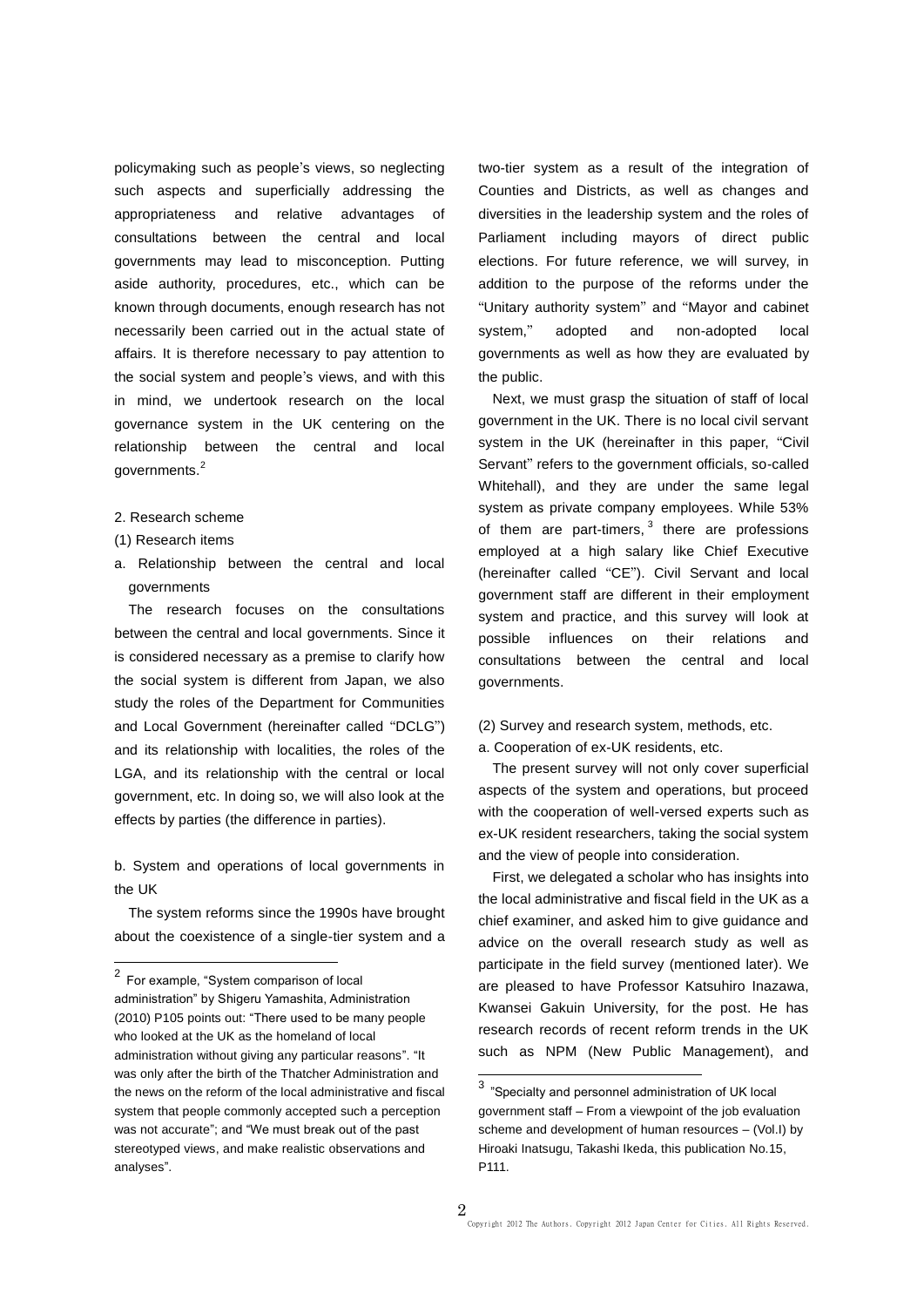finances and accounts, etc. of Japanese municipalities. He also worked for the Council of Local Authorities for International Relations (CLAIR), London, and is a learned authority on both the UK social system and Japanese local autonomy.

A partial survey will also be undertaken with as much help as possible from ex-UK resident researchers, etc.

### b. Implementation of field hearings

To grasp the actual operation, it is necessary to conduct hearings directly with the parties concerned, so hearings will be conducted on local people along with literature searches.

### (3) Survey schedule

# a. Survey of fiscal 2011

With this fiscal year positioned as a period for preliminary survey, it was decided to kick the survey off with the approximate role of each entity as a main player in the "consultations between the central and local governments", while understanding the social system of the UK and its historical progress.

First of all, to know more about the local autonomy system of the UK, distinctive features in its actual operation, historical progress and background including party politics, we have had the pleasure of receiving a paper written for publication by Mr. Shigeru Naiki, Professor at Teikyo University. 4 Professor Naiki stayed in the UK for a long time as a diplomat and Secretary-General of the Council of Local Authorities for International Relations (CLAIR), London. He is well-versed in the situation of the UK, and has written many papers and books.

With respect to the local government staff of the UK, Professor Hiroaki Inatsugu and Mr. Takashi Ikeda are expected to write papers for our publication from No.15 to the next issue (see footnote 2). Also, with the cooperation of Professor Katsuhiro Inazawa, the book entitled "Human resource management in the public sector" will be translated, and the new movement in the UK doubling as CE for different local governments will

<sup>4</sup> "The Real Face of the Homeland of Local Democracy" by Shigeru Naiki, in this issue of this publication.

 $\overline{a}$ 

be researched by the author of the book, Dr. Peter Smart, the results of which will be contained in a Japanese version.

A field survey (hearing survey) was conducted last December in the UK with the cooperation of the Council of Local Authorities for International Relations. The survey was accompanied by Yukiko Fujita, Professor at Senshu University, who is currently staying in the UK for overseas research, and the author of a book on the public servant system in the UK, and who was kind enough to donate a paper on the survey (contained in this issue). Sosuke Murai, a researcher of this Center who is engaged in "Research on municipal corporation in Japan" and its capacity, has written on how data, etc., a key foundation in the consultations between the central and local governments, are collected and analysed in the UK, which is also included in this issue.

### b. Survey plan for fiscal 2012 to 2013

From the next fiscal year onward, the actual situations of consultations between the central and local governments will be made clear through specific case examples.

What is to be made clear, to present a true picture of the consultations between central and local governments, includes: the purpose, members, scope of consultations, holding procedure, technique for ensuring effectiveness, etc., in the Central-Local Partnership (CLP, established in 1997)<sup>5</sup> under the Labour government; details of consultations which took place in the Consultative Council for Local Government Finance [CCLGF], established in the 1960s), and the Central-Local Partnership on the reduction of independent revenue sources under the Thatcher and Major administrations; the specific subsidy set aside under the Blair and Brown administrations; and the directionality of the decentralisation reform under the Cameron administration and subsequent view of local side and public reputation.

 5 Mentioned later. See 3. (2) f.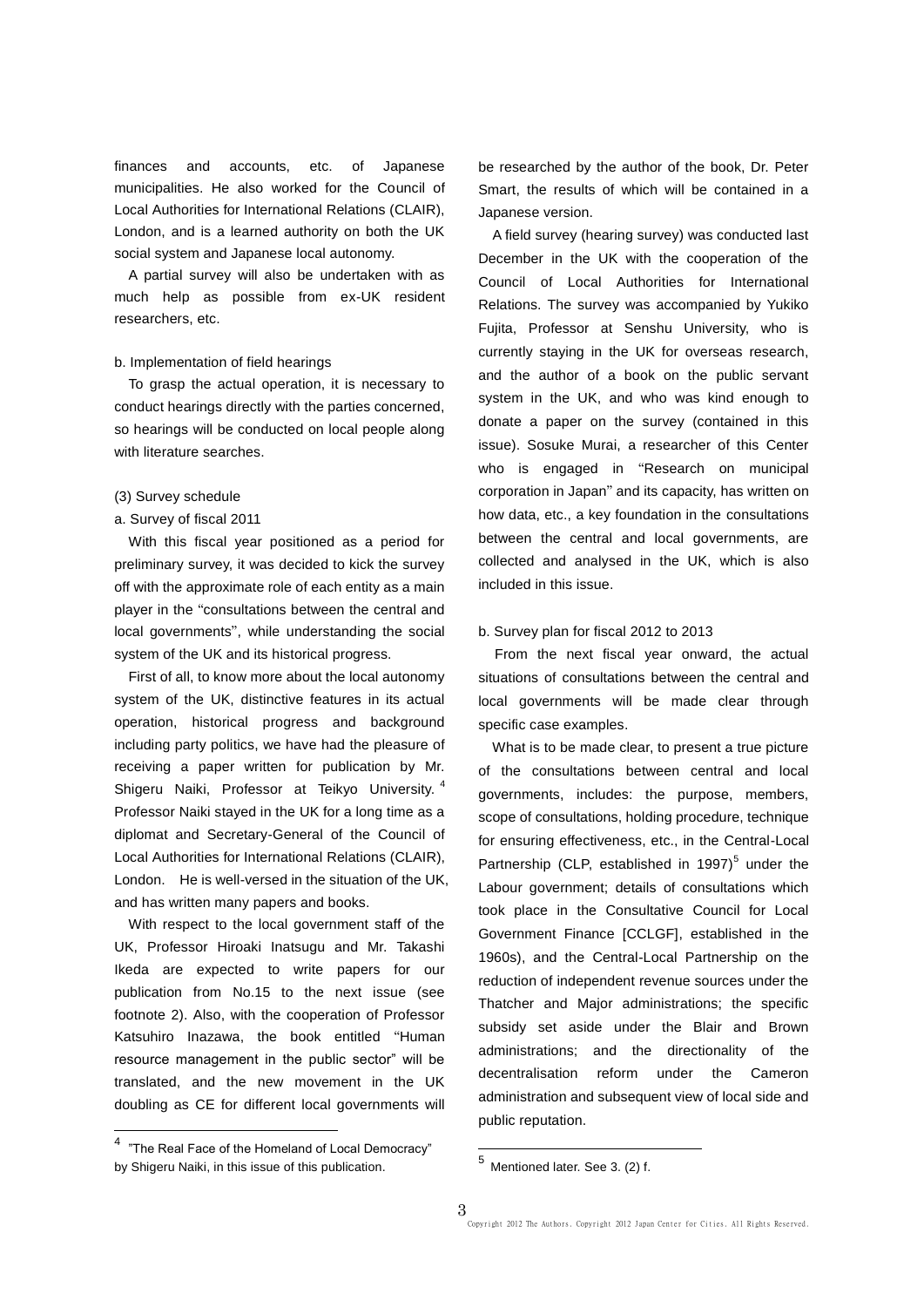(4) Announcement of the findings, etc.

The findings of this research study will be presented at a meeting of the Urban Decentralisation Policy Center jointly established by the National Conference of Mayors and our Center, as well as in this publication and on our website, so as to contribute to decentralisation reform.

# 3. Summary of the UK field survey of fiscal 2011

(1) Survey schedule and main destinations to visit

The survey in the UK was conducted in the period from December 6 through December 16, 2011. The main parties for hearings and respondents were as follows:

- LGA (December 7): Respondent to the hearing; Mr. Ben Kind (Public Affairs and Campaigns Manager)
- Society of Local Authority Chief Executive and Senior Managers (December 7): Respondents to the hearing; Mrs. Kathryn Rossiter (Managing Director), Mr. Graeme McDonald (Director of Policy & Communications), Mrs. Philippa Mellish (Policy Manager)
- Southend-on-Sea Borough Council Policy & Improvement (December 8) Conservative Party stronghold): Respondents to the hearing; Mr. Tim MacGregor (Senior Policy Advisor), . Miss Suzanne Wright (Engagement Advisor)
- **Manchester City Council City Policy Team** (December 9, autonomy of the Labour Party stronghold): Respondent to the hearing; Mrs. Louise Hope (Policy Officer)
- DCLG (December 12): Respondents to the hearing; Mrs. Andrea J. Lee (Deputy Director, Head of Strategic Analysis Team), Mrs. Sue Westcott (Team Leader, Strategy and Performance Team – Localities), Mr. David Fry (Deputy Director, Strategic Statistics), Mr. Danny Rothberg (Head of David Prout's Office| Director General of Localism)
- (2) Main survey items and summary of the survey by hearings, etc.
- a. De facto consultation counterpart between the central and local governments

## (a) Typical example

Policymaking in the UK starts at the stage of deliberations by each party, followed by compilation of a manifesto. In the next process of materialising the manifesto into specific policies by the ruling party (government party), central government first compiles specific points at issue into a policy discussion document called a "Green paper" and consults widely with ordinary citizens, authorities concerned, etc. (anybody can provide opinions). Based on the opinions, the government compiles and releases a policy implementation plan called a "White paper" embodying specific policy details, prepares a bill, and submits it to Parliament.<sup>6</sup> A law is made by deliberations at Parliament, during which amendments are made.

Local authorities and the LGA express their opinions on the Green paper or other Government consultations in this wide-open process, present their views to central government individually, and engage in lobbying at the stage of deliberations in Parliament.

In the representations to central government, politicians talk to each other, that is, between Leader (a local assembly member responsible for politics in the local government) and Minister  $<sup>7</sup>$ , and</sup> administrative staff among themselves. For example, the CE, exchange opinions with a first division. $8$  The

 6 "Creation of Greater London Authority" by Council of Local Authorities for International Relations, CLAIR Report No.195 (2000), P24

 $7$  Secretary of State (in the Cabinet) and Minister (out of the Cabinet); same hereafter.

<sup>8</sup> This has not changed since the 1990s. "Central-Local governments relationship in the United Kingdom (Vol.I) – Fierce Competition in the Homeland of Local Governance" by Mitsuo Yokota, Jichi Kenkyu Vol.75 No.4 (1999), P10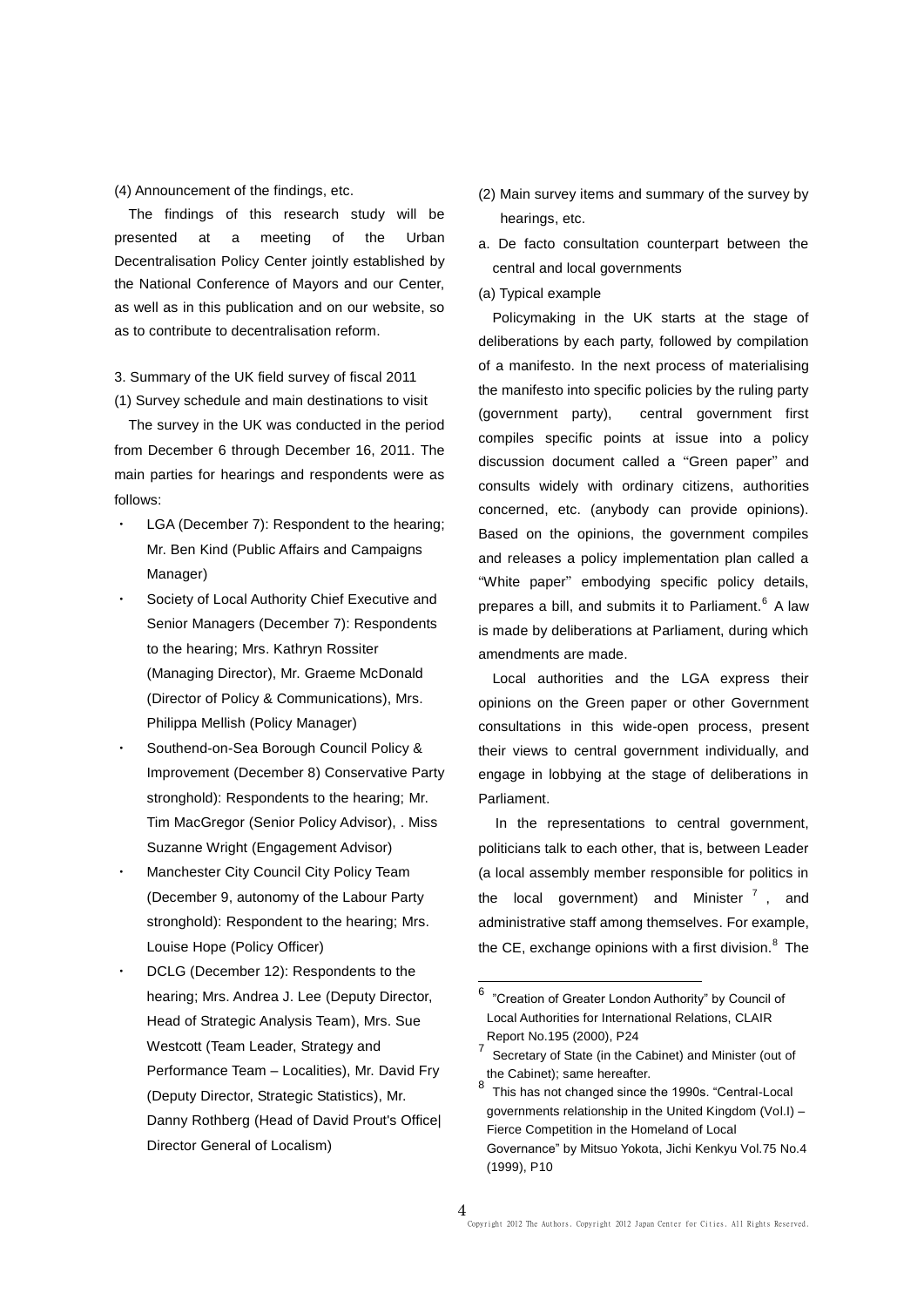fact that discussion (hereinafter called "exchange of opinions") is carried out between staff of local governments and Civil Servants but decisions are made by politicians was clearly illustrated in the explanations at both local governments and the DCLG. The actual circumstances seem to be that a local assembly member talks to a Minister and the matter is passed on to administrative staff for an exchange of opinions between Civil Servants and staff of local governments. This may relate to the fact that many local assembly members belong to a certain party and jointly work with members of Parliament (hereinafter called "MP") with close ties with each other.<sup>9</sup>

This "decision" and "discussion" may be understood in a sentence, but specific thoughts will have to be given as to what extent it is arranged by discussion and how it differs from decision under actual circumstances. This will reference the consultations between the government and localities in Japan.

Local assembly members are not subject to prohibition of contact between politicians and bureaucrats<sup>10</sup> (the system and its history are unconfirmed), but in reality, although local assembly members talk to Ministers as mentioned above, they do not seem to talk to Civil Servants. This point was confirmed at the hearing of the DCLG, and they seemed to have no idea of Civil Servants meeting local assembly members for talks. Substantial difference in the contact between local assembly members and (government) Civil Servants was thus seen between Japan and the UK.

#### (b) Exceptional cases and recent trends

The Manchester CE, together with the Leader, seems to contact Ministers, but it does not necessarily mean that CEs of big cities generally act like this. There is an opinion that the current Manchester CE which has immense influence is an exceptional case (heard from CLAIR London), which needs further survey.

 Heard in the hearings at the LGA was that in such a case as local taxes on which there are not so many experts and politicians are not among the experts, experts on local taxes will attend the occasion for decision.

b. Organisation and activities of the LGA

(a) Organisation, budget, etc.

The LGA was started in April 1997 by integrating nationwide bodies of each type of local government, namely, local governments in England and Wales have become County Council, District Council and Metropolitan Borough Council<sup>11</sup>.

A post at the LGA is chosen in an election among Leaders of local governments. Groups are formed for each party (four groups of Conservative Party, Labour Party, Liberal Democratic Party and Independent) where a convergence of opinion would be forged first for subsequent coordination of views among the groups. $12$  This system seems to remain the same as the operation of National County Association and National District Association before they were integrated into the  $LGA$ <sup>13</sup> As for group officials, it appears that the Conservative Party group elects officials for each division of County, District, Borough, Unitary, etc., and the Labour Party

 $\overline{\phantom{a}}$ 

<sup>&</sup>lt;u>.</u><br><sup>9</sup> Mitsuo Yokota, op. cit. (1999), P10

<sup>10</sup> "The Great Administrative Reforms of the United Kingdom and Japan – The True Face of the Homeland of Local Democracy" by Shigeru Naiki (2009), P214

<sup>&</sup>lt;sup>11</sup> "Local Governance in Europe and the US edited by the Conference of Comparative Studies in Local Governance: No.10 Local Governance in the UK" by Susumu Takashima, "Chiho Zaimu" No.563 (2001), P390-391 LGA website

<http://www.local.gov.uk/about-politicalgroups> (Accessed January 9, 2012), National Conference of Mayors "Overseas 'National Conference of Mayors' II" (2004), P32, Shigeru Naiki op. cit. (2009), P233

<sup>&</sup>quot;Survey report on the British local finance council and French local finance committee" by Local Public Finance Council (1996)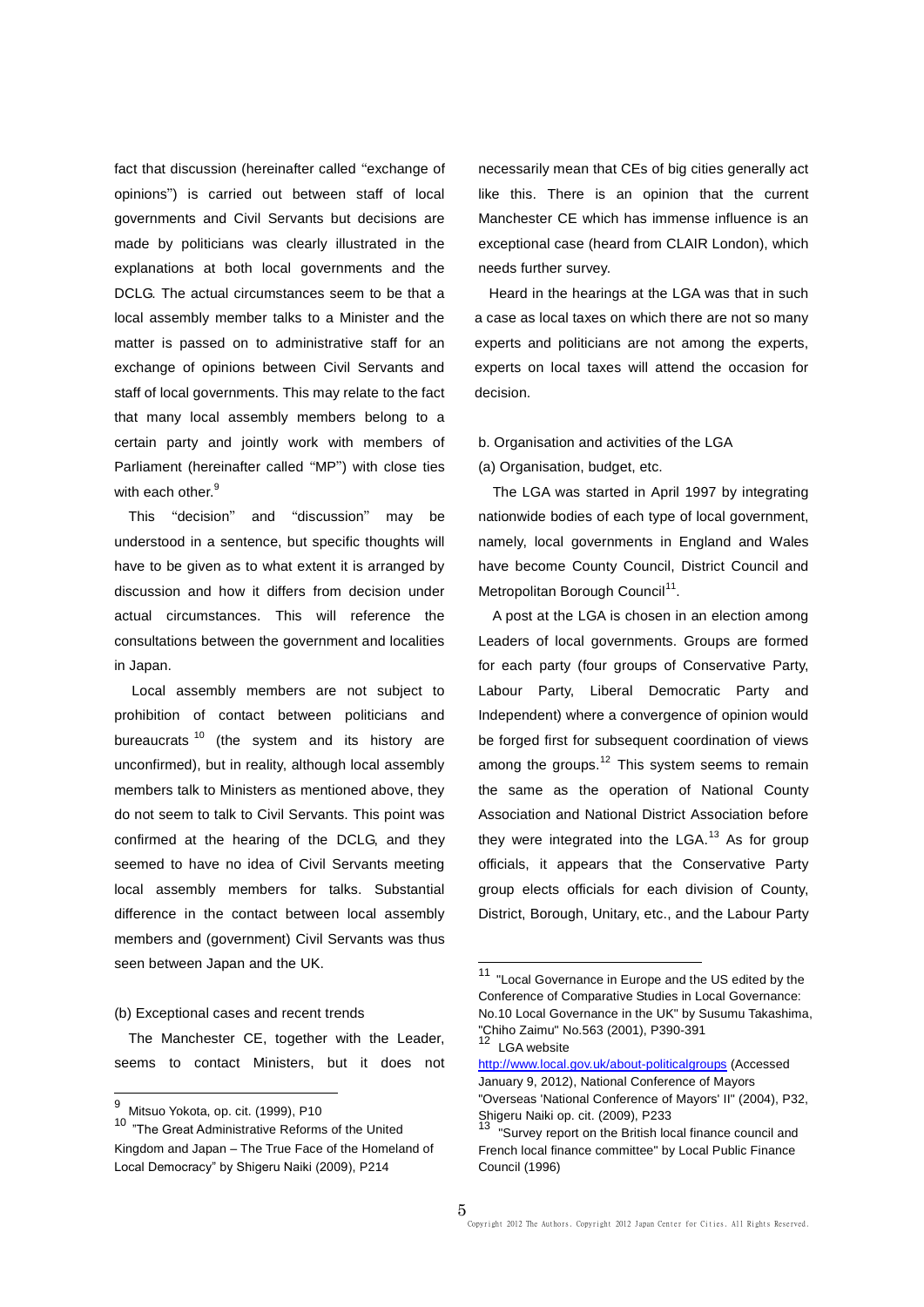group elects officials for each region.<sup>14</sup>

There are about 270 administrative staff members with the CE on the top, including one person on loan from local government and one person on loan from the central government. The cost for the person on loan from local government is paid by the LGA to the local government concerned.

Each political group has four political support staff members. In addition, in the Communication Group comprising of 50 to 60 members (many of them are website producers and seven are in the media relations team), a core group of 10 to 15 members is engaged in preparing proposals for adjustment among groups and lobbying. In the recruitment of staff members of this group, it is not particularly required that the applicant belongs to a certain party, but it is nevertheless important in the nature of the job to have a strong working relationship with Parliament. The Leader of each group seems to take the political background of staff members into account in their work.

The tenure of LGA staff is generally short; two to three years for support staff, three to four years for lobbying staff, and eight years or so for policy team staff who need to work up as specialists. As a policy team should be involved in policy analysis neutrally, they are expected to refrain from being politically active.

Next, as for budget, the fund from the central government accounts for 45% of the budget. They are trying hard to cope with the influence of the recent austere fiscal policy by improving efficiency of work including a review of working method. The principle is that the fund from the central government is allocated to specific activities such as training of local assembly members and municipality staff.

 $14$ Example of the Conservative Party group: [http://www.conservativegroup.lga.gov.uk/lga/core/page.do](http://www.conservativegroup.lga.gov.uk/lga/core/page.do?pageId=10808) [?pageId=10808](http://www.conservativegroup.lga.gov.uk/lga/core/page.do?pageId=10808) (Accessed January 9, 2012), Example of the Labour Party group: [http://www.labourgroup.lga.gov.uk/lga/core/page.do?pageI](http://www.labourgroup.lga.gov.uk/lga/core/page.do?pageId=1828919) [d=1828919](http://www.labourgroup.lga.gov.uk/lga/core/page.do?pageId=1828919) (Accessed January 9, 2012)

(b) Activities

For a consensus among local governments in the LGA, opinions are integrated per political group for adjustment among the groups as mentioned earlier. Many Leaders of local government belong to parties and are in the top flight as a member of each party. Some of them exert a strong influence on the policymaking of the party, and act to reflect the view of the LGA on the policymaking process of the party.

To the question of how to cope with a possible case of one's own party policy not being consistent with that of the LGA, the answer was "follow the policy of the LGA."

The Chairman of the LGA currently holds a regular meeting with the Home Secretary every Wednesday morning. It is also customary for the Chairman to meet with five Ministers once in a few days and exchange opinions on one or two limited themes.

The present Chairman of the LGA is also a Leader of the Royal Borough of Kensington & Chelsea. To our question of the effect of such a busy schedule of the LGA on his duty as a Leader of a local government, and based on our knowledge of the meager salary of local assembly members, and on the difficulty of earning a living by spending most of the time for the job as a local assembly member as well as for the LGA, the answer was that he divides his time between the job at the LGA and job as a Leader of Chelsea by almost half and half, remuneration is being paid by the LGA for the chairmanship, and the amount is disclosed on its website.<sup>15</sup>

In addition to communication with the central government at a political level, the administrative staff of the CE and under at the LGA is said to have meetings and exchange opinions with Civil Servants quite often (heard from both the LGA and the

-

<sup>15</sup> <http://www.local.gov.uk/senior-staff-remuneration> (Accessed January 9, 2012)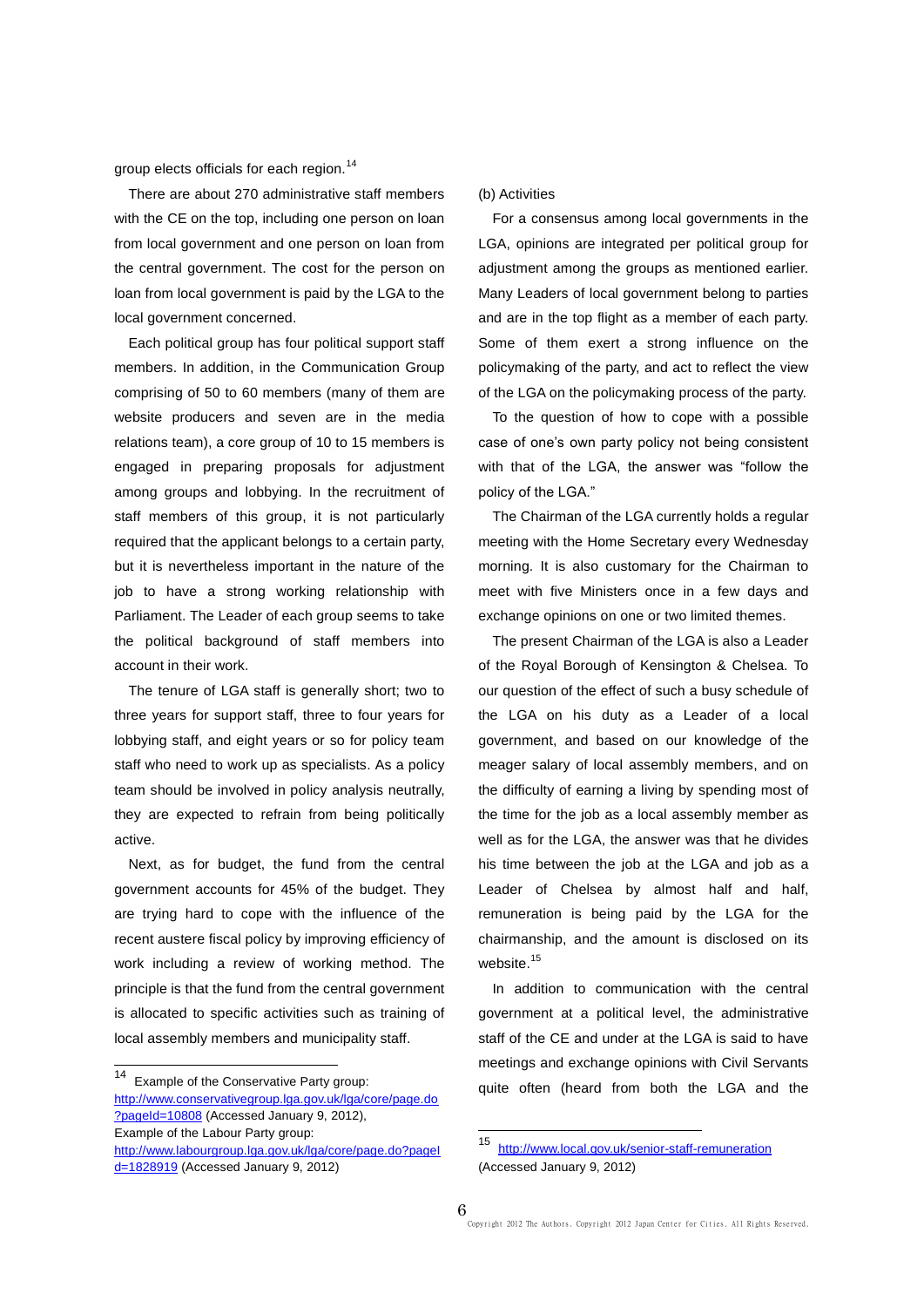DCLG) $^{16}$ .

Response to the Green paper, etc., of the central government is reviewed by administrative staff, and opinions are submitted upon the approval of the Leader. On this occasion, administrative staff tries to prepare a proposal acceptable to the four groups. There are times when a decision must be made within a few hours in top-level meetings, and at such times, the influence of majority political groups is likely to be reflected most.

As a factor behind the LGA wielding a strong influence on the central government, it was pointed out that many officers serve a long time under the stable political foundation of the LGA while Ministers rotate frequently.

We were told that the LGA is also engaged in human resource development with the assistance of the central government, such as teaching promising local assembly members enough skills to assume a vital role of leadership in the future.

c. Treatment of local governments by the DCLG

The DCLG has assumed the role of strictly monitoring the performance of local government by setting many benchmarks for their jobs, etc., and having them submit a large volume of data $^{17}$ .

Some changes are seen in this role after the change of government and under the concept of Localism advocated by the present ruling party. In view of many benchmarks already set by local governments along with their evaluation by collecting data independently, the central government has changed its stance by abolishing this role (watchdog) and leaving everything to local governments. The role of the central government has shifted (from instruction) to helping such as by responding to consultations from local governments or prompting them to promote information disclosure, and their role has changed drastically, according to them.

With regard to the network of personal contacts between the DCLG and local governments, such a network is available and the situation is generally known for relatively large local governments such as Manchester and Newcastle, but for small-scale local governments the situation is hardly known due to the lack of information.

It is pointed out in the Naiki paper of this issue that a person who used to work for a local government assumed a post of DCLG Permanent Secretary last November, and Mr. David Prout who assumed the post of Director-General, Localism Group of the DCLG in September, has served the Royal Borough of Kensington and Chelsea as Executive Director for Planning and Borough Development (after working as Director of Local Government Policy of the DCLG).<sup>18</sup>

While these symbolic examples have begun to be seen, there still seems to be very few people in central government who have working experience at local governments.<sup>19</sup> Local government staff tend to be of the opinion that the lack of personnel in central government who know about the work of local authorities makes it harder to ensure their views are reflected in the policies of central government.

We had an impression that Civil Servants of the UK move between ministries without boundaries and they are not employed by respective ministries and agencies as in Japan, so there seems less awareness for being professional in a particular field. This may be one of the reasons why we felt that there is less personnel exchange, and the conventional way of thinking of personnel in charge of local governance focuses more on the "control" of local governments than their "development"<sup>20</sup>. This,

 $\overline{a}$ 

 $\frac{1}{16}$  No change has been seen since the 1990s on this point as well. Mitsuo Yokota, op. cit. (1999), P10

<sup>17</sup> Shigeru Naiki, op. cit. (2009), P247-284

<sup>&</sup>lt;sup>18</sup> DCLG website

[http://www.communities.gov.uk/corporate/about/who/board](http://www.communities.gov.uk/corporate/about/who/board/davidprout/) [/davidprout/](http://www.communities.gov.uk/corporate/about/who/board/davidprout/) (Accessed January 17, 2012)

<sup>19</sup> Shigeru Naiki, this issue

<sup>20</sup> "Local Government in the United Kingdom - History, System and Policies" written by Andrew Stevens, translated by Yutaka Iwami, Ashi Shobo (2011), P113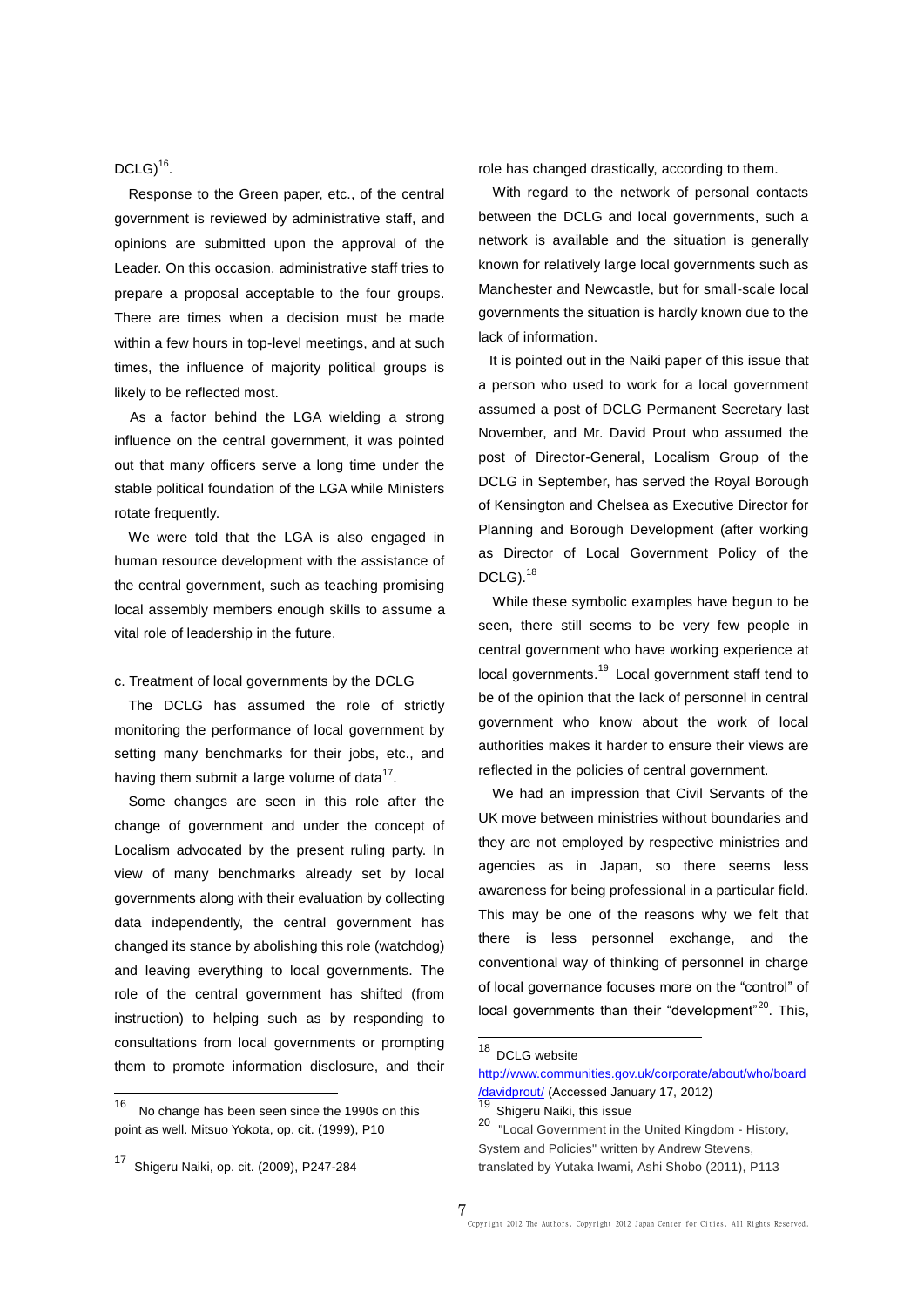nevertheless, remains a matter of conjecture.

d. The LGA and DCLG seen from local authority perspective.

Southend-on-Sea Borough Council is a local government region with a population of 165,300 and usually a stronghold of the Conservative Party. Manchester City Council is a local authority region with a population of 392,819 (both according to 2001 Census key population statistics) where the Labour Party has their stronghold. In responding to the Green paper, etc., administrative staff of these two organisations analyse and prepare a proposal and seek guidance from leading councillors. There seems to be too many consultations from the central government to submit their opinions.

Although both organisations appear to participate in the activities of the LGA, according to the personnel of Manchester, they are not so much involved in the activities of the LGA now due to less agreement with small organisations which are also members of the LGA.

Our impression as a result of the hearings of both organisations is that as for a channel between politicians, it seems easier for the local government of the ruling party's constituency to approach Ministers, etc.

Individual approaches of local governments to the central government are from Leader or Sub-Leader to Minister and MP, and from administrative staff of the CE and under usually to the first division. Many exchanges of opinions are through e-mails and websites. In the hearings at the DCLG, it was explained that who joins an exchange of opinions depends not on the post of the counterpart but on who looks after the case which is subject to consultations. Local authorities nevertheless appear to have some rule of thumb on what level of personnel is to be involved depending on each case.

It was also explained with examples that in appealing to the central government, it is important to have grounds (evidence), and for this reason, data collection and analysis may be outsourced to show its objectivity and high reliability.

#### e. SOLACE

#### (a) Organisation

SOLACE is short for Society of Local Authority Chief Executive and Senior Manager, and a specialised institution for the CE of local governments and senior staff.<sup>21</sup> Its activities include providing members with information and seminars, a national conference held once a year, and a dinner party held once a year with a VIP guest.

The present membership consists of; more than 90% of all the 350 local government CEs, about 40 CEs from other public institutions, and more than 800 senior local government staff. Financial transfer from the central government to local governments has been reduced of late, and this resulted in the abolition of payment for SOLACE membership by local governments which used to be borne by them, as well as an emerging issue of securing the number of members which has been on the decrease partly because of doubling as CE between different institutions.

They appear to have been busy coping with a growing issue of optimising compensation for the CE (criticised for being too high), and the number of applicants for senior staff has been on the decline due to this salary cut for the CE.

### (b) Activities

In addition to service to its members, SOLACE liaises closely with the LGA in many things including taking measures for central government policies. SOLACE makes it a principle in this process not to question the central government policies, leaving it for politicians and the LGA to decide. SOLACE expresses its opinions on which policy will bear fruits when put into practice, and which policy should be changed so that policy can be implemented

 $21$ <sup>21</sup> Shigeru Naiki, op. cit. (2009), P226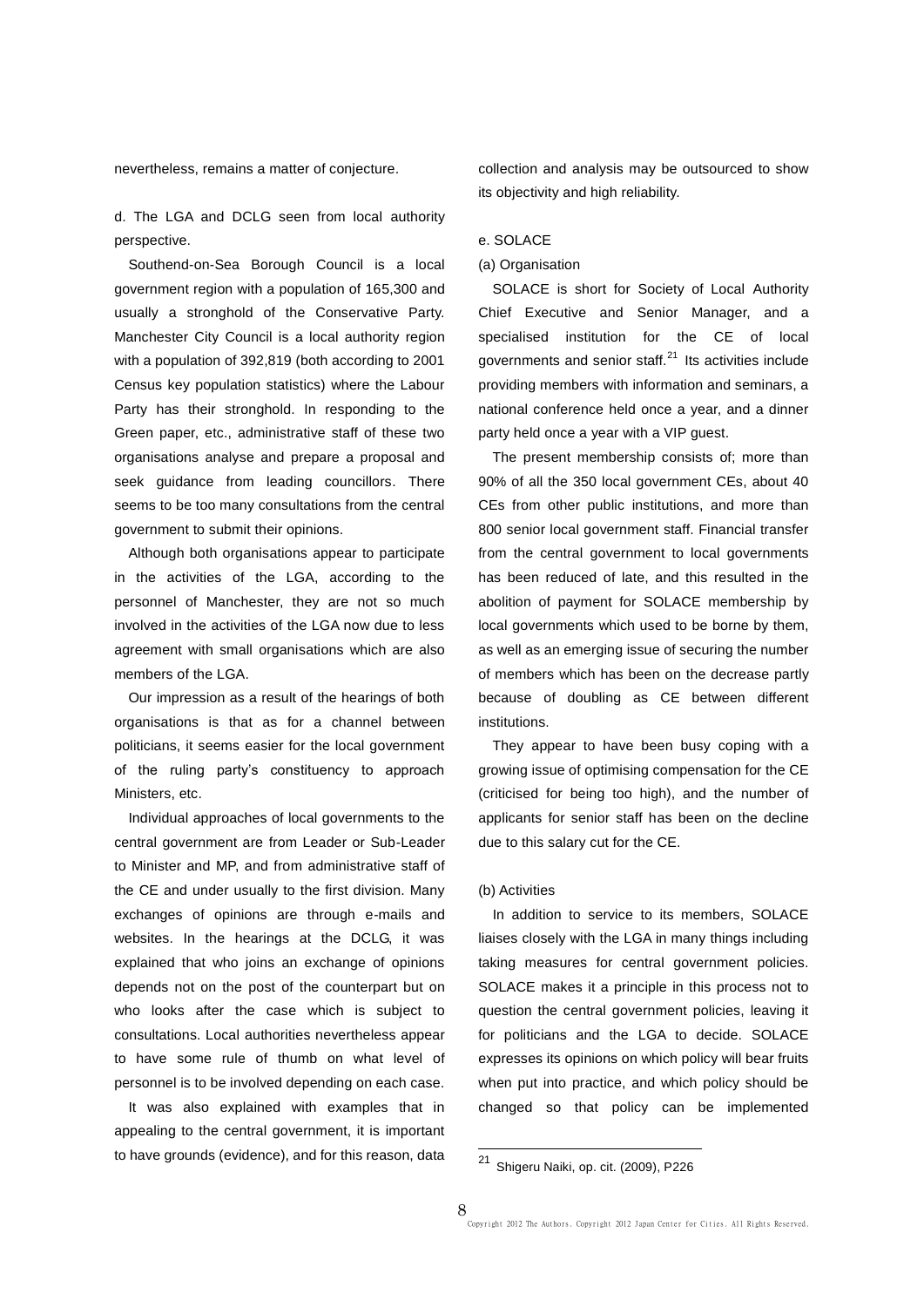effectively to achieve desirable results.

SOLACE, run by an extremely small number of staff (several members), formulates opinions by organising a working group through the network of members.

Key staff members of local governments such as CEs are normally too busy to express their opinions on all matters, so they join a working group depending on the situation surrounding the organisation involved. Therefore, there are members who do not join such activities at all, and there are also many cases where active members suddenly stopped participation in SOLACE activities after the end of a particular theme.

If it is difficult to integrate opinions by a working group, there seems to be cases where SOLACE staff organise issues and prepare material for further discussion or lead the discussions for a final proposal.

Specific appeals by SOLACE on central government policies include, in addition to expressing opinions on a Green paper, exchange of opinions with the LGA with which they closely liaise and joint participation with the LGA in conference with the central government, quarterly meetings with senior staff of the DCLG for deliberations, and talks on policies under review, particularly those involving multiple government offices, in meetings between Permanent Secretary and Secretary General held twice a year lasting half a day each time.

### f. Change of government and its effects

The Central-Local Partnership was established by exchanging a memorandum between the then-Deputy Prime Minister and the LGA Chairman promising that the central government will hold a summit meeting every half year and grant consultation rights on government policies to the LGA,  $22$  but this scheme was abolished by the change of government.

 $\overline{a}$ 

We were also told in the hearing at the LGA that before the change of government, there were two opposition parties, the Conservative Party and the Liberal Democratic Party, against the ruling Labour Party, and either of them, more often than not, would take up questions in Parliament; now that the opposition party is only the Labour Party, the Party would not take up the matter unless it was presented to it in complying with its wishes, thus requiring effort.

(3) Other – Movement on local administrative and fiscal system in the UK -

In this section I would like to mention, in addition to hearing details, my impression on information obtained through exchange of opinions with researchers of local governance in the UK.

## a. Localism

The current government is trying to give more authority to local governments and the neighbourhood, and the Localism Bill 2010-11 passed the Diet on November 15 last year.<sup>23</sup> We were told in the hearings at the DCLG that, as mentioned earlier, the central government has changed its role from monitoring to helping. On the other hand, it has been decided to transfer 27% of the central government financial burden to local governments in four years to come,  $24$  and the increase of authority is not really felt at the site of local government, according to them. Of the revenue budget of UK local governments, tax (Council tax) accounts for 22.3%, while a total of main financial transfer, specific subsidy (57.9%) and police subsidy

 $\overline{\phantom{a}}$ 

<sup>&</sup>lt;sup>22</sup> Written by Andrew Stevens, op. cit. (2011), P111

<sup>23</sup> The UK Parliament Website

<http://services.parliament.uk/bills/2010-11/localism.html> (Accessed January 10, 2012)<br><sup>24</sup> CLAIR "Latest overseas report – Cuts in the

government expenditures and ingenuity by local governments in the UK –" (2011)

http://www.clair.or.jp/j/forum/c\_mailmagazine/201102/2-3.p df (Accessed January 10, 2012)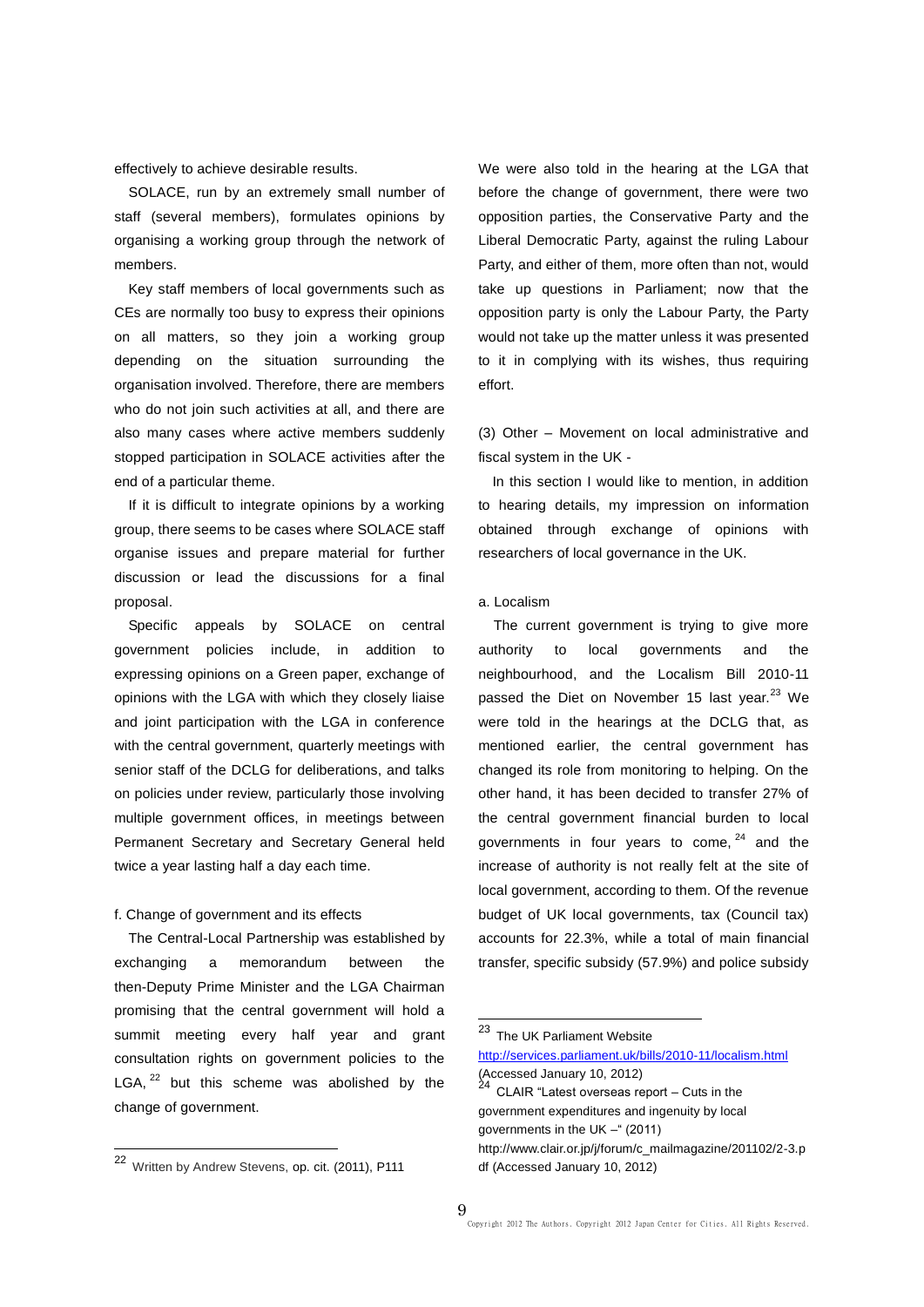$(3.9\%)$ , comes to over 60%,<sup>25</sup> and this tells how this reduction deals a severe blow to local governments. Cutting the number of staff and rationalisation are under way at both organisations and the LGA which we visited for the hearing, and the effect is also seen at SOLACE.

While authority was transferred, its financial base was substantially reduced as well, so it seems what to cut is left for local governments to decide. For example, the local government's individual decision on the closure of a library has encountered opposition from the public.

It is certainly a problem for the government from its governance viewpoint to see services cut by local governments. It is generally considered that increased authority enables local governments to do what they could not do in the past, namely additional administrative services. Instead, does it mean expansion of authority for local governments to abolish something in financial difficulties which they couldn't abolish because of the benchmark set and evaluation made by the government? It may be for this reason that some people related to local government voiced concern that no expansion of authority has been felt. Is it too much to say that a point in Localism is who should be accountable for judging project cuts in the austere fiscal policy?

#### b. Faith in local governments

 $\overline{a}$ 

We heard that generally speaking, the public's faith in local governments is rather low in the UK. It may be the reason why the operation of local governments has been limited with targets set and intervention made in the event of deficiencies (it was under national consensus, so to speak).

<http://www.clair.or.jp/j/forum/series/pdf/h18-7.pdf> (Accessed January 11, 2012)

To mention an interesting point, the postal code as used in Japan is used to show an address in the UK. It can specify an address to the accuracy of one's nearest neighbours (the writer was also asked for a postcode instead of an address for identity verification upon advance booking of a concert). This would give less opportunity for people to write their municipality in the name of Borough, and to make them realise which local government they belong to, when compared to Japan.

It was also pointed out that few residents know who the Leader is, much less local assembly members. Such things seem to have led the central government to believe that local governments do not fully represent residents (they do not reflect the views of residents), and their subsequent movement, in the context of Localism, of putting emphasis on their neighbourhood and having it get involved in the decision-making of local government, as well as granting authority to neighbourhoods.

I was also told that while visible work such as fire department staff, teachers and doctors (easier to be recognised as helping people) are duly respected, desk-bound staff at local governments are not respected so much by residents due to the obscurity of their work. This seems to apply to Whitehall as well.

## c. Civil Servant and staff of local governments

In the UK, Civil Servant refers only to (government) officials belonging to Her Majesty's prerogative, <sup>26</sup> and is a group of elite for long employment filled by Oxbridge graduates. On the other hand, local government staff are considered quite different under the private labour legislation. Some pointed out that the issue of optimising compensation for the CE stems from this

-

<sup>&</sup>lt;sup>25</sup> "Financial adjustment system in England" by Takafumi Kanemura, CLAIR "Comparison of local governance series" (2007)

<sup>26</sup> Shigeru Naiki, op. cit. (2009), P215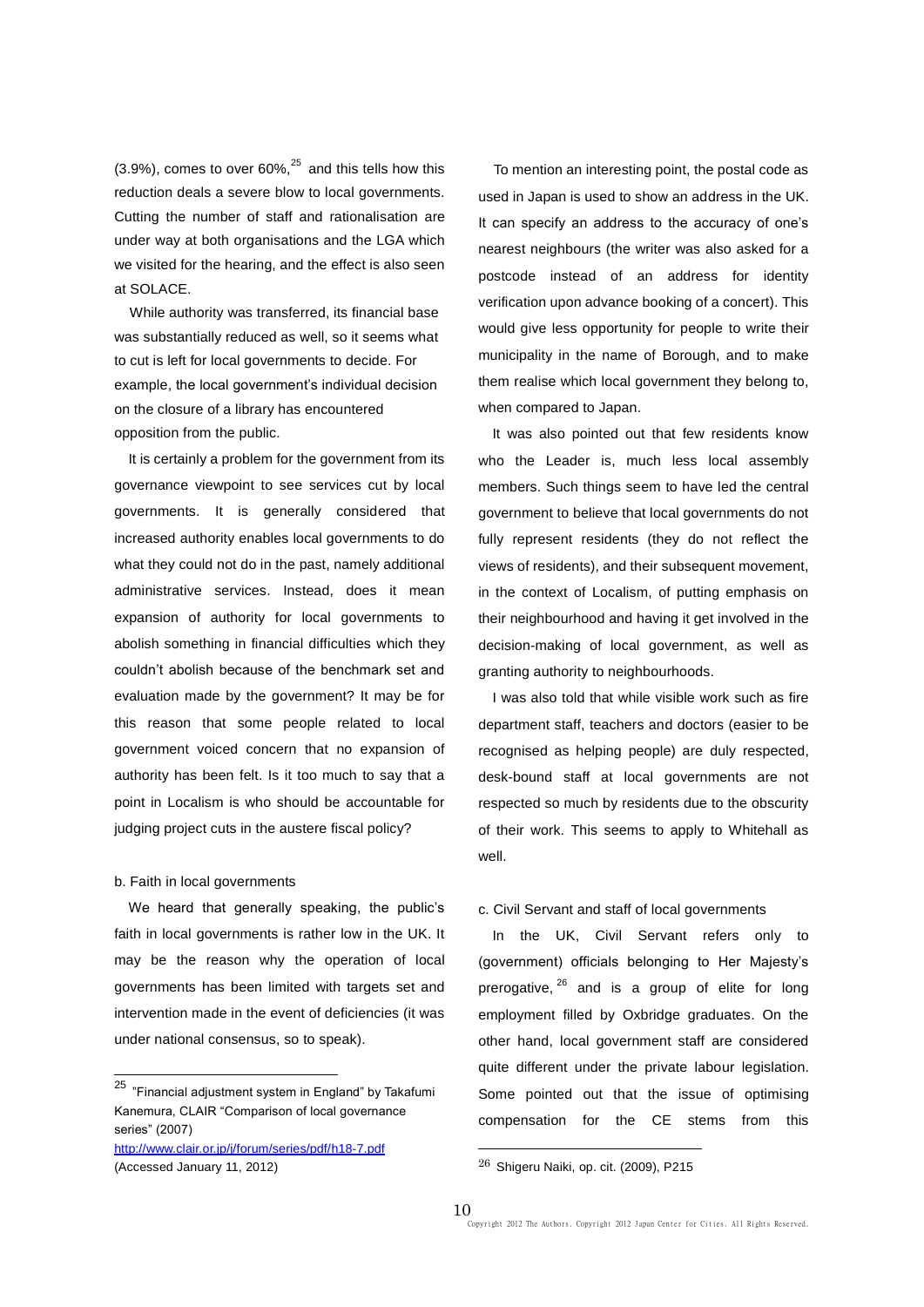background.

Localism has brought about substantial changes in the content and procedures of work by the central government, but it appears to take some time to completely change the mind-set of Civil Servants.

As an inside story about local government, while it is generally key staff who speak with the Leader, the personnel who responded to the hearing in Manchester could talk to Leader directly, partly because of his being in charge of an international conference. Nevertheless, this seems to be an exceptional case.

d. Movement of big cities following Greater London Authority (hereinafter called "GLA"), and hope for economic development

During our visit this time, we had an opportunity to sit in an assembly at GLA. Assembly members sitting around a mayor in a horseshoe shape gave the mayor a barrage of questions, which the mayor answered calmly. It was a session between a mayor of public election and the assembly, but its proceedings seem to be quite different from a city assembly, etc., of Japan.<sup>27</sup>

GLA is largely different from other regional authorities in the UK in terms of its scale, system, etc. Large cities like the Metropolitan District have the same system and authority as a normal borough or city, but recently, eight cities (Birmingham, Bristol, Leeds, Liverpool, Manchester, Newcastle, Nottingham, Sheffield) have joined together as Core Cities to strive particularly for economic growth, and work for increased authority and acquisition of funds from the central government.<sup>28</sup> They bring their own ideas, get a consensus as Core Cities, and utilise it

 $\overline{a}$ 

when each organisation appeals to the central government (they would not visit concerned parties jointly at their request as in the case of Japan). The office of the Core Cities is situated in Manchester with one Director, one staff member responsible for policies, and two other staff members.

Just on the previous day of our visit to Manchester (December 8), the Deputy Prime Minister Nick Clegg had announced "City Deals"<sup>29</sup> to grant more authority to major cities for their economic development as well as to free them from the control of Whitehall, which was immediately introduced to us by the city staff in charge when we visited December 9 for hearings. The central government also deploys personnel in charge of supporting Core Cities in the Cabinet Office (the system will be strengthened to support all local governments sooner or later). Manchester is said to have requested legislative proceedings to the effect that exceptions on the distribution of authority, etc., for GLA be also applied to Core Cities as-is, and they seemed to have stepped up their campaign to the government.

Southend-on-Sea Borough Council, our other destination for hearings, is not a big city, but their strong awareness of economic development issues was felt in the hearing. We should investigate further in future whether such awareness is common in other authorities, and whether the deregulation of the central government (decentralisation) has a strong objective of the promotion of economic growth in the light of the Deputy Prime Minister's intention to expand the approach taken on Core Cities to other local governments.

#### e. Characteristics of two-tier system

In the UK, the authority of local governments is disbursed under individual laws, and exceeding such

1

<sup>&</sup>lt;sup>27</sup> The details are described on page 67 of "World Local Autonomy Systems Made Easy," supervised and written by Yuzuru Takeshita. Imajin Shuppan (2008) <sup>28</sup> Core Cities website

<http://www.corecities.com/> (Accessed January 10, 2012)

<sup>&</sup>lt;sup>29</sup> Deputy Prime Minister Website

[http://www.dpm.cabinetoffice.gov.uk/news/do-it-your-way-d](http://www.dpm.cabinetoffice.gov.uk/news/do-it-your-way-deputy-prime-minister-launches-new-city-deals) [eputy-prime-minister-launches-new-city-deals](http://www.dpm.cabinetoffice.gov.uk/news/do-it-your-way-deputy-prime-minister-launches-new-city-deals) (Accessed January 10, 2012)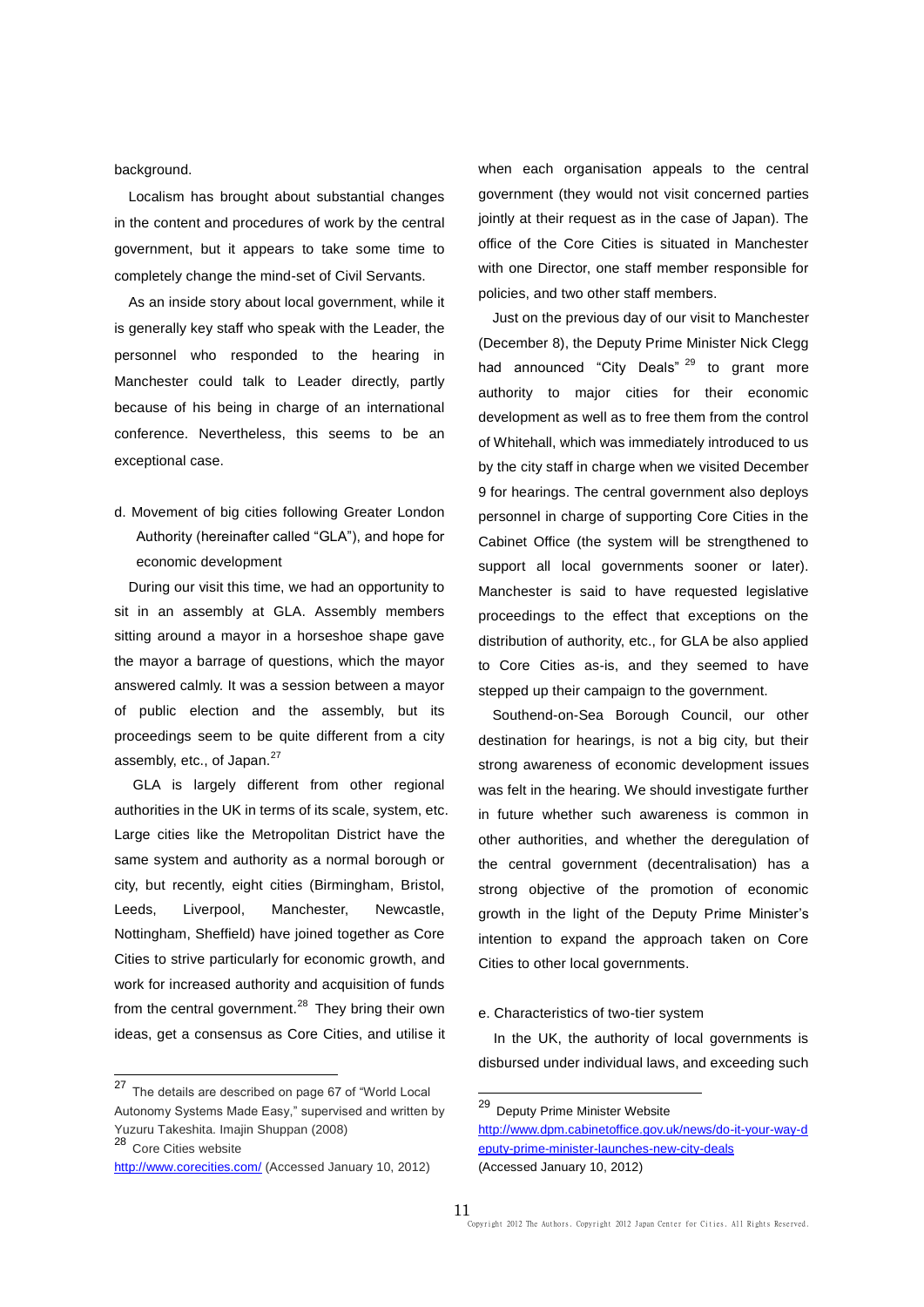authority is illegal and void according to the "ultra vires doctrine"<sup>30</sup>. There is no duplication of authority between Counties (equivalent of Japanese prefectures) and Districts (equivalent of Japanese municipalities), and unlike Japan, Counties are not allocated a wider range of adjustment functions or the task of guidance, advice, etc., for Districts simply because of a wide-area organisation. Counties are hardly involved in the administration of Districts.

According to some reports, in London, there is no such registration system as in Japan to accurately grasp residents, and no forecast of the number of school-age children results in many children being kept on standby. We asked a local governance researcher whether GLA takes any measures in such a situation, and the answer was that school education is under the jurisdiction of the Borough and there is nothing GLA can do about it. From this we gather that each organisation is only concerned with the same type of organisation, and they do not create an antagonistic situation in building consensus at the LGA.

## 4. Conclusion

This note is my description of what I saw and heard in the field including rumours as well as my impression and supposition, and I am ready to be criticised for being far from the level of a research study.

While the essential points will be covered in the main research study to be conducted for about three years starting this fiscal year, I boldly wrote this note on what I observed there on this precious occasion, anticipating some of the contents may serve as suggestions for future research. To reiterate, I welcome opinions including possible errors in this Note for improvement of the research.

As mentioned in 1. Purpose, etc., the framework of the local governance system is quite different

 $\overline{a}$ 

between Japan and the UK, and so is the awareness of people as well as its history. I reiterated my opinion that the systems cannot be compared on their face value. On the other hand, there certainly are some common points like being burdened with similar social problems in many aspects, and it would be very significant also for Japan to study the system of the UK and its operation, taking the social and political system and the background of people's awareness into consideration. The Naiki paper published in this issue fully covers these points, based on which we, the Japan Center for Cities, would like to proceed with our research.

It was also learned through the preliminary survey this fiscal year that, to ask those busy people to attend hearings, obtain significant information from them and have a meaningful exchange of opinions, it is necessary for them to accurately understand the issues we have in mind by providing them with enough information on the Japanese system and actual situation of operations. Therefore, regarding the governance system of Japan and its operation, including the movement of consultations between the central and local governments in particular, enough translated materials should be prepared, ready for submission to the parties involved in hearings. They asked us to let them know about the survey result. To ask for their further support of our survey, I think it necessary to translate relevant papers into English and release them on our website, for example.

Last, but not least, I would like to thank all the persons concerned with the UK local governments who interrupted their busy schedule to attend the hearings, and considerately and meticulously answered our questions, the Council of Local Authorities for International Relations, particularly the people at CLAIR London, for their great support including setting up appointments for hearings, Professor Yukiko Fujita who was kind enough to accompany us on the field survey, Professor

<sup>&</sup>lt;sup>30</sup> Shigeru Yamashita, op. cit. (2010), P94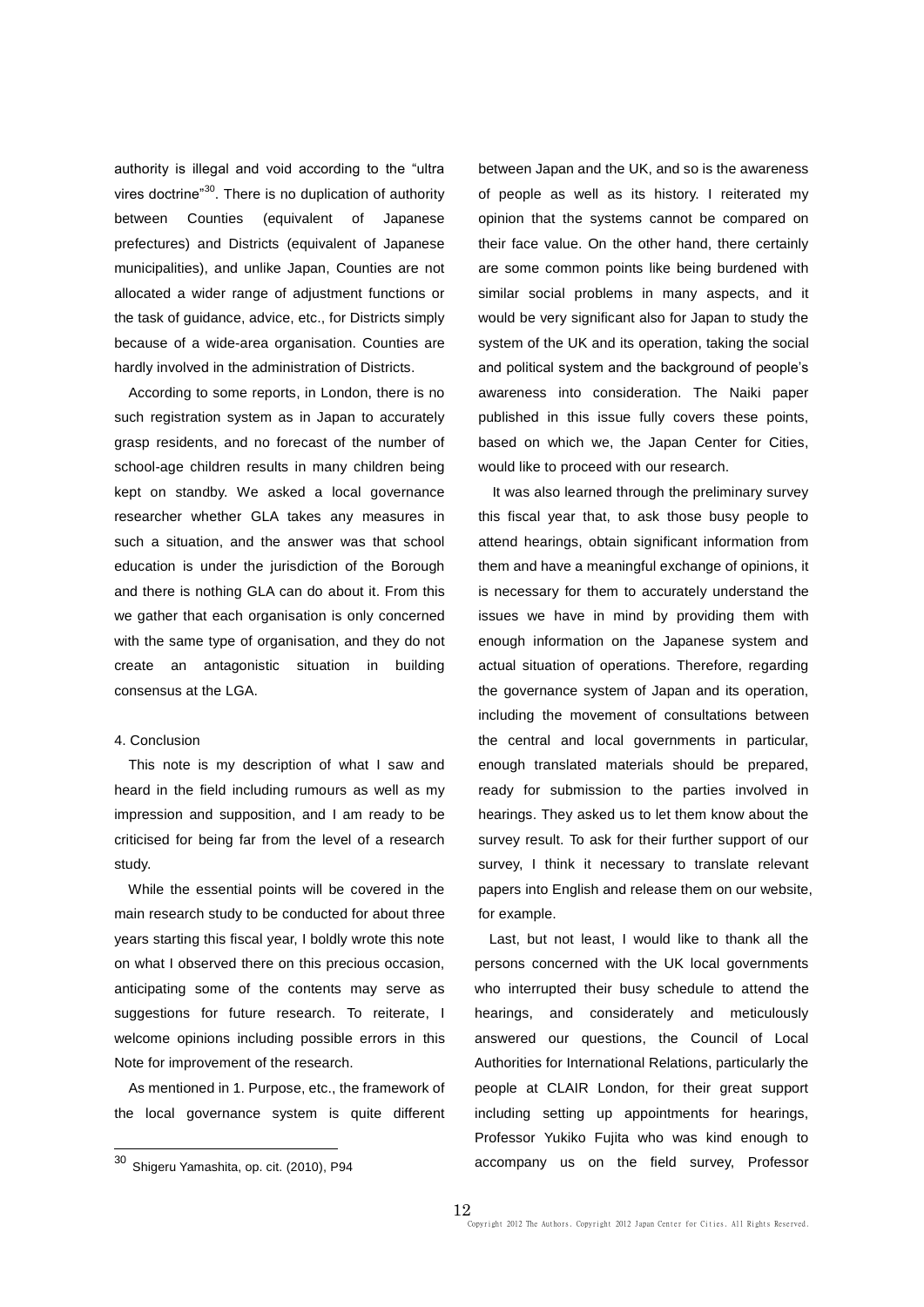Katsuhiro Inazawa who guided us throughout our research study, UK local autonomy researchers who provided us with valuable information and opportunities for exchanging views, and Sosuke Murai, Researcher of this Office, who helped me prepare for this survey despite the busy schedule of his own research.

#### [Bibliography]

"Local Government in the United Kingdom - History, System and Policies" written by Andrew Stevens, translated by Yutaka Iwami, Ashi Shobo (2011) "Specialty and personnel administration of British local government staff - From a viewpoint of job evaluation scheme and development of human resources - (Vol. I,II,III) by Hiroaki Inatsugu, Takashi Ikeda, this publication No.15, No.16 and this issue

National Conference of Mayors "Overseas 'National Conference of Mayors' II" (2004)

"Local Governance in Europe and the US edited by the Conference of Comparative Studies in Local Governance: No.10 Local Governance in the UK" by Susumu Takashima "Chiho Zaimu" No.563 (2001)

"World Local Autonomy Systems Made Easy," supervised and written by Yuzuru Takeshita. Imajin Shuppan (2008) "Parish and Parliamentary Democracy" by Yuzuru

Takeshita, Japan Center for Cities booklet No.4 "To Learn from European Urban Policy" (2001)

"Survey report on the British local finance council and French local finance committee" by Local Public Finance Council (1996)

"The Real Face of the Homeland of Local Democracy" by Shigeru Naiki, this issue

"The Great Administrative Reforms of the United Kingdom and Japan - The True Face of the Homeland of Local Democracy" by Shigeru Naiki, Gyosei (2009)

"Overseas report, Release of 'Local Governance White Paper' and Point at Issue of the UK Autonomy System –

The Real Face of the Central and Local Governments – " by Shigeru Naiki, "Koei Kigyo" Dec 2006 issue

"Special Column, The UK Autonomy Reforms from Blair to Brown – Deepening Confrontation and Political

Background –" by Shigeru Naiki, "Chiho Zaisei" Dec 2006 issue

"System comparison of local administration" by Shigeru Yamashita, Gyosei (2010)

"Parish - History and Fact of Local Autonomous

Organisation (Quasi-autonomy) of England" by Mitsuya Yamada, Hokuju Shuppan (2004)

"Central-Local governments relationship in the United Kingdom (Vol.I,II) - Fierce Competition in the Homeland of Local Democracy" by Mitsuo Yokota, "Jichi Kenkyu Vol.75 No.4, No.5" (1999)

Peter Smart & Katsuhiro Inazawa "Human resource management in the public sector", Kwansei Gakuin University Press (2011)

#### Parliament website

<http://services.parliament.uk/bills/2010-11/localism.html> (Accessed January 10, 2012) "Financial adjustment system in England" by Takafumi

Kanemura, CLAIR "Comparison of local governance series" (2007)

http://www.clair.or.jp/j/forum/series/pdf/h18-7.pdf (Accessed January 11, 2012)

"LOCAL GOVERNMENT IN THE UNITED KINGDOM (Summary) 2011 revision" by Council of Local Authorities for International Relations (2011)

<http://www.clair.or.jp/j/forum/pub/series/pdf/j40.pdf> (Accessed January 11, 2011)

"Latest overseas report – Cuts in the government

expenditures and ingenuity by local governments in the UK –" by Council of Local Authorities for International Relations (2011)

[http://www.clair.or.jp/j/forum/c\\_mailmagazine/201102/2-3.p](http://www.clair.or.jp/j/forum/c_mailmagazine/201102/2-3.pdf)

[df](http://www.clair.or.jp/j/forum/c_mailmagazine/201102/2-3.pdf) (Accessed January 10, 2012)

"New greater autonomy – Creation of Greater London

Authority –" by Council of Local Authorities for International Relations, "CLAIR REPORT" No.195 (2000)

[http://www.clair.or.jp/j/forum/c\\_report/pdf/195-1.pdf](http://www.clair.or.jp/j/forum/c_report/pdf/195-1.pdf) (Accessed January 11, 2012)

Core Cities website:

http://www.corecities.com/ (Accessed January 9, 2012)